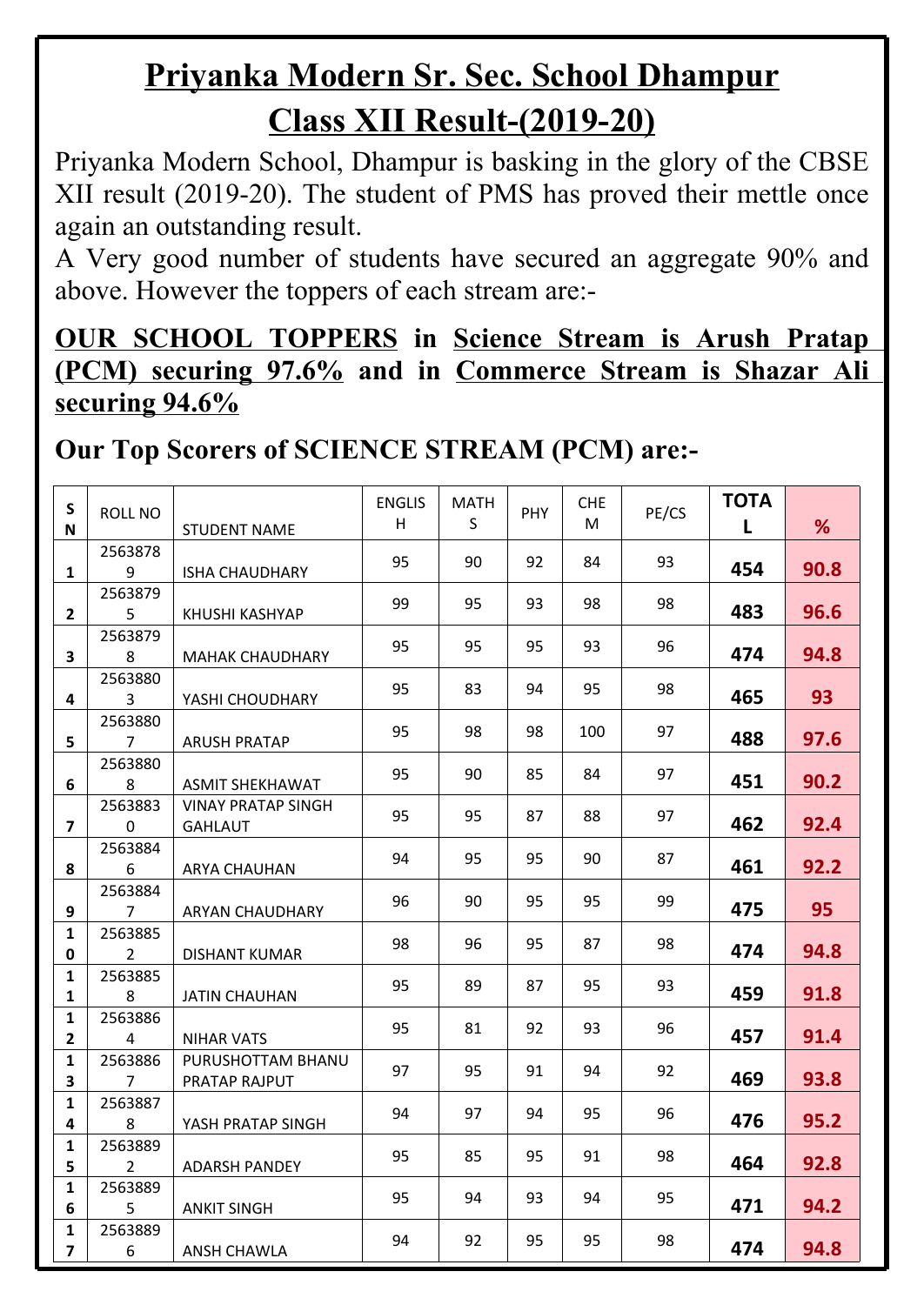| 8      | 2563890      | DHARYA KUSHWAHA           | 95 | 95 | 90 | 95 | 99 | 474 | 94.8 |  |
|--------|--------------|---------------------------|----|----|----|----|----|-----|------|--|
| 9      | 2563891      | <b>OMKAR VISHNOI</b>      | 96 | 95 | 88 | 94 | 97 | 470 | 94   |  |
| 2<br>0 | 2563891<br>8 | <b>SHASHANK CHAUHAN</b>   | 96 | 99 | 95 | 95 | 98 | 483 | 96.6 |  |
| 2      | 2563896<br>ь | <b>TUSHAR KUMAR SINGH</b> | 95 | 94 | 88 | 80 | 96 | 453 | 90.6 |  |

### **Our other Top Scorers of SCIENCE STREAM (PCB) are:-**

| $\epsilon$<br>э              | ROLL NO  |                     | <b>ENGLIS</b> | <b>PHYSICS</b> | <b>CHEM</b> | <b>BIOLOG</b> | PE/CS |              |      |  |
|------------------------------|----------|---------------------|---------------|----------------|-------------|---------------|-------|--------------|------|--|
| N                            |          | <b>STUDENT NAME</b> | н             |                |             | $\checkmark$  |       | <b>TOTAL</b> | %    |  |
| 2<br>$\overline{2}$          | 25638975 | <b>ARUSHI SINGH</b> | 95            | 89             | 95          | 90            | 94    | 463          | 92.6 |  |
| $\mathbf{2}$<br>3            | 25638979 | <b>LIZA USMANI</b>  | 94            | 85             | 91          | 94            | 96    | 460          | 92   |  |
| 2<br>4                       | 25638984 | <b>NEHA RASOOL</b>  | 97            | 88             | 92          | 95            | 98    | 470          | 94   |  |
| $\mathbf{2}$<br>∍            | 25639004 | <b>MOHD AMAAN</b>   | 98            | 93             | 95          | 92            | 97    | 475          | 95   |  |
| $\overline{\mathbf{2}}$<br>6 | 25639005 | <b>REHAN BADAR</b>  | 96            | 95             | 95          | 100           | 99    | 485          | 97   |  |
| $\overline{2}$<br>7          | 25639036 | <b>TARUSHI</b>      | 98            | 86             | 88          | 94            | 98    | 464          | 92.8 |  |

#### **Our Top Scorers of COMMERCE STREAM are:-**

|                | <b>ROLL NO</b> |                     | <b>ENGLIS</b> | ECO | <b>BST</b> | <b>ACC</b> | PE/CS |              |      |  |
|----------------|----------------|---------------------|---------------|-----|------------|------------|-------|--------------|------|--|
| S <sub>N</sub> |                | <b>STUDENT NAME</b> | Н             |     |            |            |       | <b>TOTAL</b> | %    |  |
|                | 2563905        | <b>DEEKSHA</b>      | 95            | 94  | 95         | 90         | 97    |              |      |  |
| 28             | 8              | AGARWAL             |               |     |            |            |       | 471          | 94.2 |  |
|                | 2563909        |                     |               |     |            |            |       |              |      |  |
| 29             |                | <b>SHAZAR ALI</b>   | 95            | 94  | 96         | 92         | 96    | 473          | 94.6 |  |
|                | 2563911        |                     |               |     |            |            |       |              |      |  |
| 30             | 4              | <b>BURHAN ALI</b>   | 85            | 96  | 91         | 89         | 90    | 451          | 90.2 |  |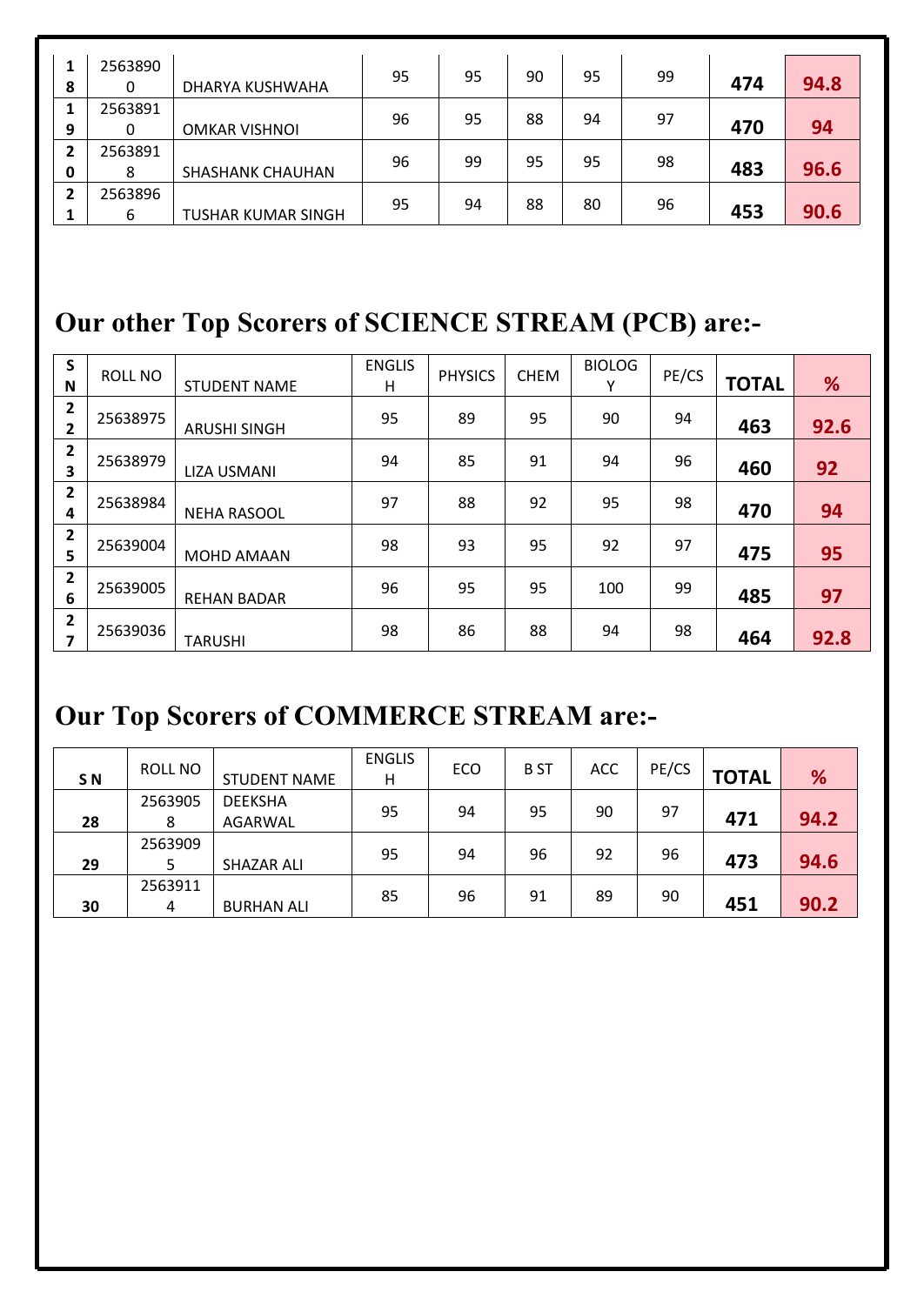# **Priyanka Modern Sr.Sec . School Dhampur (2019-20) Highest Score in each subject in class XII-(2019-20)**

| S.NO | <b>NAME OF STUDENT</b>                                                 | <b>SUBJECT</b>            | <b>MARKS</b><br><b>SCORED OUT</b><br><b>OF 100</b> |
|------|------------------------------------------------------------------------|---------------------------|----------------------------------------------------|
| 1.   | <b>SAARIM ZAIDI</b><br><b>LAIBA NOOR</b><br><b>MAYANK DEEP CHAUHAN</b> | <b>English Core</b>       | 100                                                |
| 2.   | <b>SHASHANK CHAUHAN</b>                                                | <b>Mathematics</b>        | 99                                                 |
| 3.   | <b>ARUSH PRATAP</b>                                                    | <b>Physics</b>            | 98                                                 |
| 4.   | <b>ARUSH PRATAP</b>                                                    | <b>Chemistry</b>          | 100                                                |
| 5.   | <b>REHAN BADAR</b>                                                     | <b>Biology</b>            | 100                                                |
| 6.   | <b>DIVYANSHI RAJPUT</b>                                                | <b>Physical Education</b> | 100                                                |
| 7.   | <b>BURHAN ALI</b>                                                      | <b>Economics</b>          | 95                                                 |
| 8.   | <b>SHAZAR ALI</b>                                                      | <b>Business studies</b>   | 93                                                 |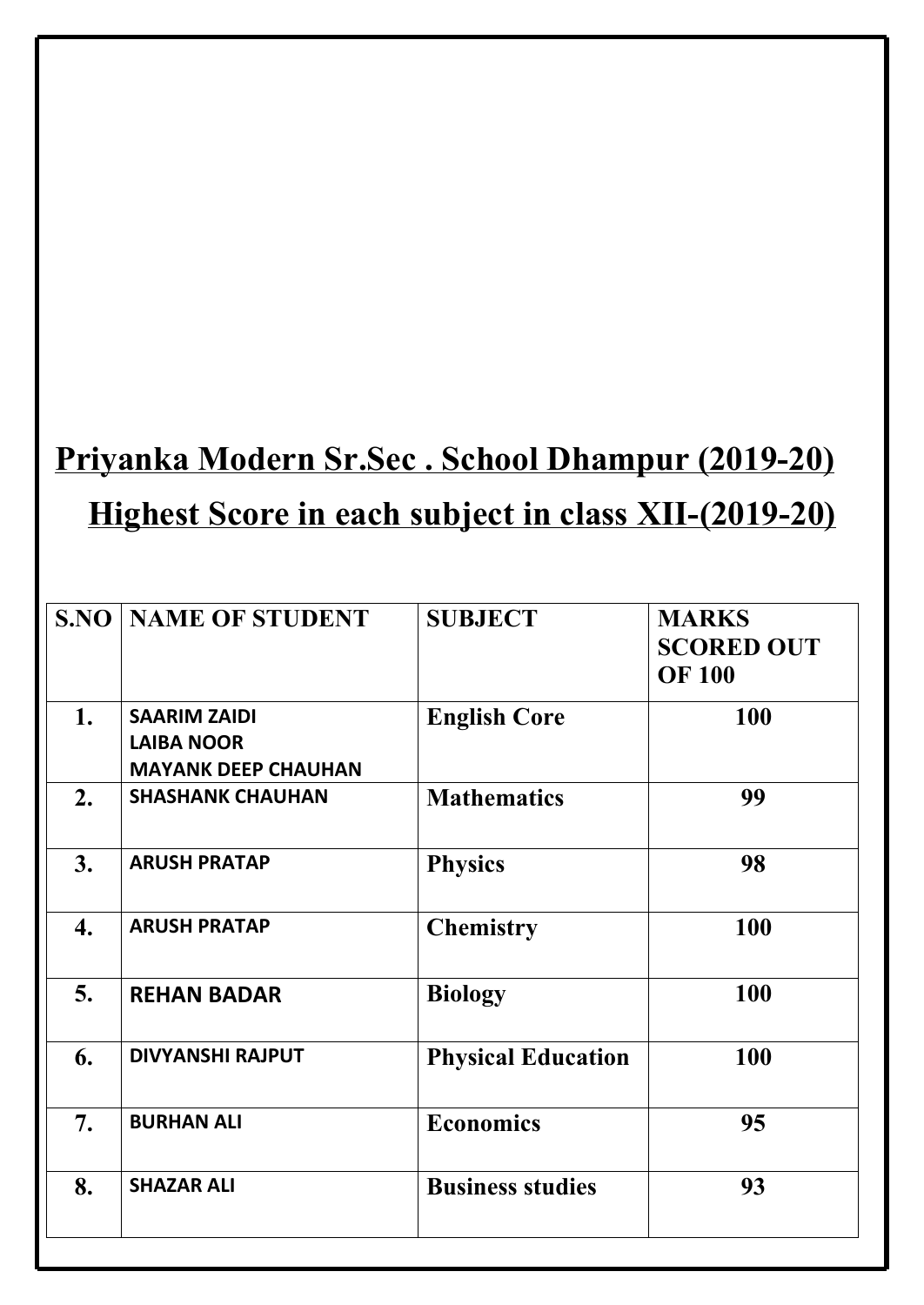| 9.    | <b>SHAZAR ALI</b>                                          | <b>Accountancy</b>      | 95                             |  |  |  |  |
|-------|------------------------------------------------------------|-------------------------|--------------------------------|--|--|--|--|
|       |                                                            |                         |                                |  |  |  |  |
| 10.   | <b>KHUSHI KASHYAP</b>                                      | <b>Computer Science</b> | 98                             |  |  |  |  |
|       |                                                            |                         |                                |  |  |  |  |
|       |                                                            |                         |                                |  |  |  |  |
|       |                                                            |                         |                                |  |  |  |  |
|       |                                                            |                         |                                |  |  |  |  |
|       |                                                            |                         |                                |  |  |  |  |
|       |                                                            |                         |                                |  |  |  |  |
|       | <u>Priyanka Modern Sr. Sec. School Dhampur (2019-20)</u>   |                         |                                |  |  |  |  |
|       |                                                            |                         |                                |  |  |  |  |
|       | <b>No. of Students Scoring 90 or More Various Subjects</b> |                         |                                |  |  |  |  |
|       |                                                            |                         |                                |  |  |  |  |
| S.No. | <b>SUBJECTS</b>                                            |                         | <b>No. of Students Scoring</b> |  |  |  |  |
|       |                                                            | 90 Or More              |                                |  |  |  |  |
|       |                                                            |                         |                                |  |  |  |  |
| 1.    | <b>English Core</b>                                        |                         | 164                            |  |  |  |  |
| 2.    | <b>Mathematics</b>                                         |                         | 20                             |  |  |  |  |
|       |                                                            |                         |                                |  |  |  |  |
| 3.    | <b>Physics</b>                                             |                         | 20                             |  |  |  |  |
|       |                                                            |                         |                                |  |  |  |  |
| 4.    | <b>Chemistry</b>                                           |                         | 21                             |  |  |  |  |
|       |                                                            |                         |                                |  |  |  |  |
| 5.    | <b>Biology</b>                                             |                         | 13                             |  |  |  |  |
|       |                                                            |                         |                                |  |  |  |  |
| 6.    | <b>Physical Education</b>                                  |                         | 120                            |  |  |  |  |
|       |                                                            |                         |                                |  |  |  |  |
| 7.    | <b>Economics</b>                                           |                         | 5                              |  |  |  |  |
|       |                                                            |                         |                                |  |  |  |  |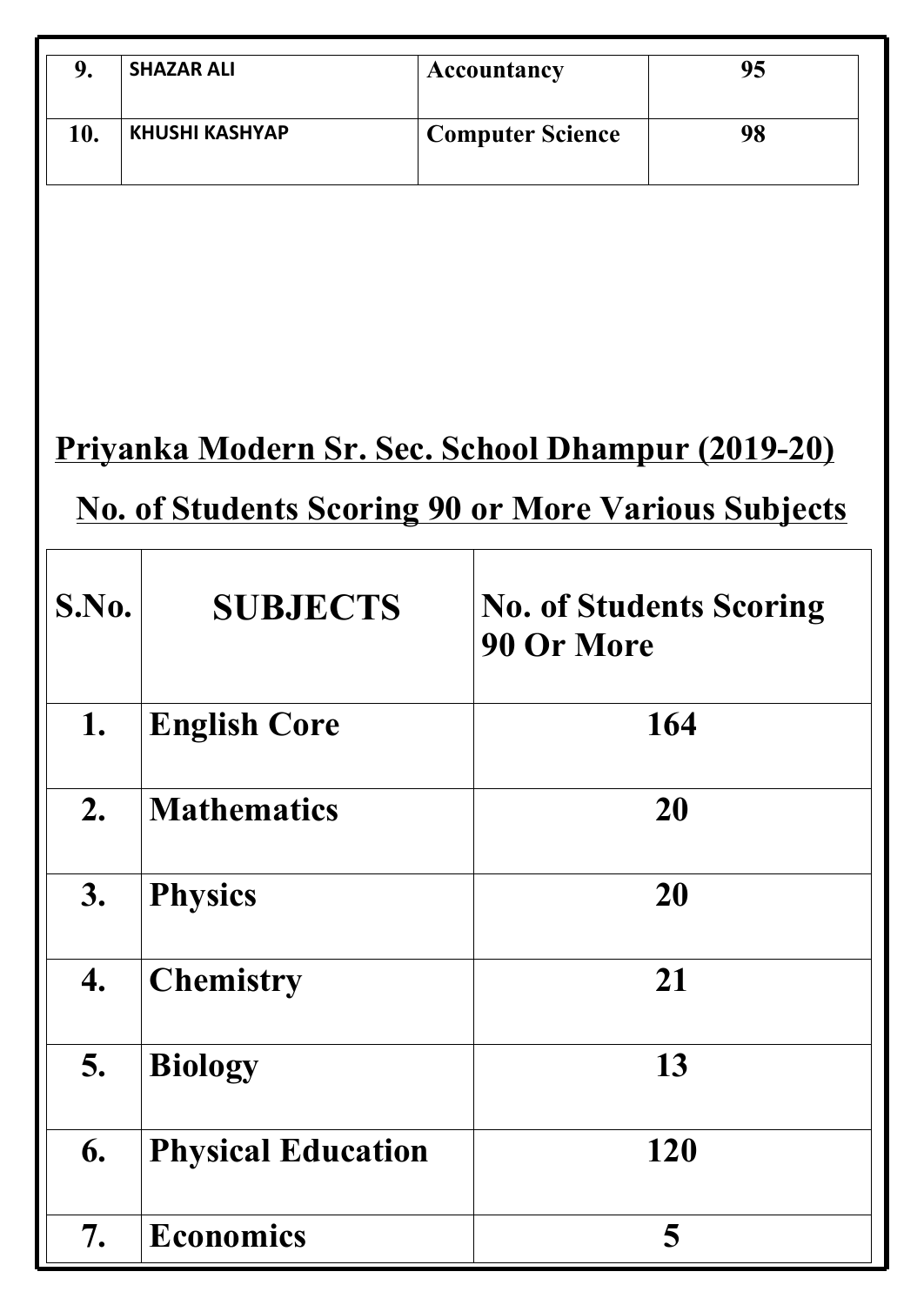| 8.         | <b>Business Studies</b> |  |
|------------|-------------------------|--|
| 9.         | <b>Accountancy</b>      |  |
| <b>10.</b> | <b>Computer Science</b> |  |
|            |                         |  |

## **Priyanka Modern Sr. Sec. School Dhampur (2019-20)**

## **No. of Compartments in Various Subjects**

| S.NO | <b>SUBJECTS</b>              | <b>No. of Compartments</b> |  |
|------|------------------------------|----------------------------|--|
| 1.   | English                      | <b>NIL</b>                 |  |
| 2.   | <b>Economics</b>             | <b>NIL</b>                 |  |
| 3.   | <b>Business Studies</b>      | <b>NIL</b>                 |  |
| 4.   | <b>Accountancy</b>           | 13                         |  |
| 5.   | <b>Physical Education</b>    | <b>NIL</b>                 |  |
| 6.   | <b>Physics</b>               | <b>NIL</b>                 |  |
| 7.   | <b>Chemistry</b>             | 11                         |  |
| 8.   | <b>Maths</b>                 | 9                          |  |
| 9.   | <b>Biology</b>               | 4                          |  |
| 10.  | <b>Computer Science</b>      | <b>NIL</b>                 |  |
|      | <b>TOTAL</b>                 | 37                         |  |
|      | <b>TOTAL CANDIDATES :</b>    | 356                        |  |
|      | <b>TOTAL PASS: 244</b>       |                            |  |
|      | <b>PASSING PERCENT=78.93</b> |                            |  |

 **TOTAL ESSENTIAL REPEAT : 75**